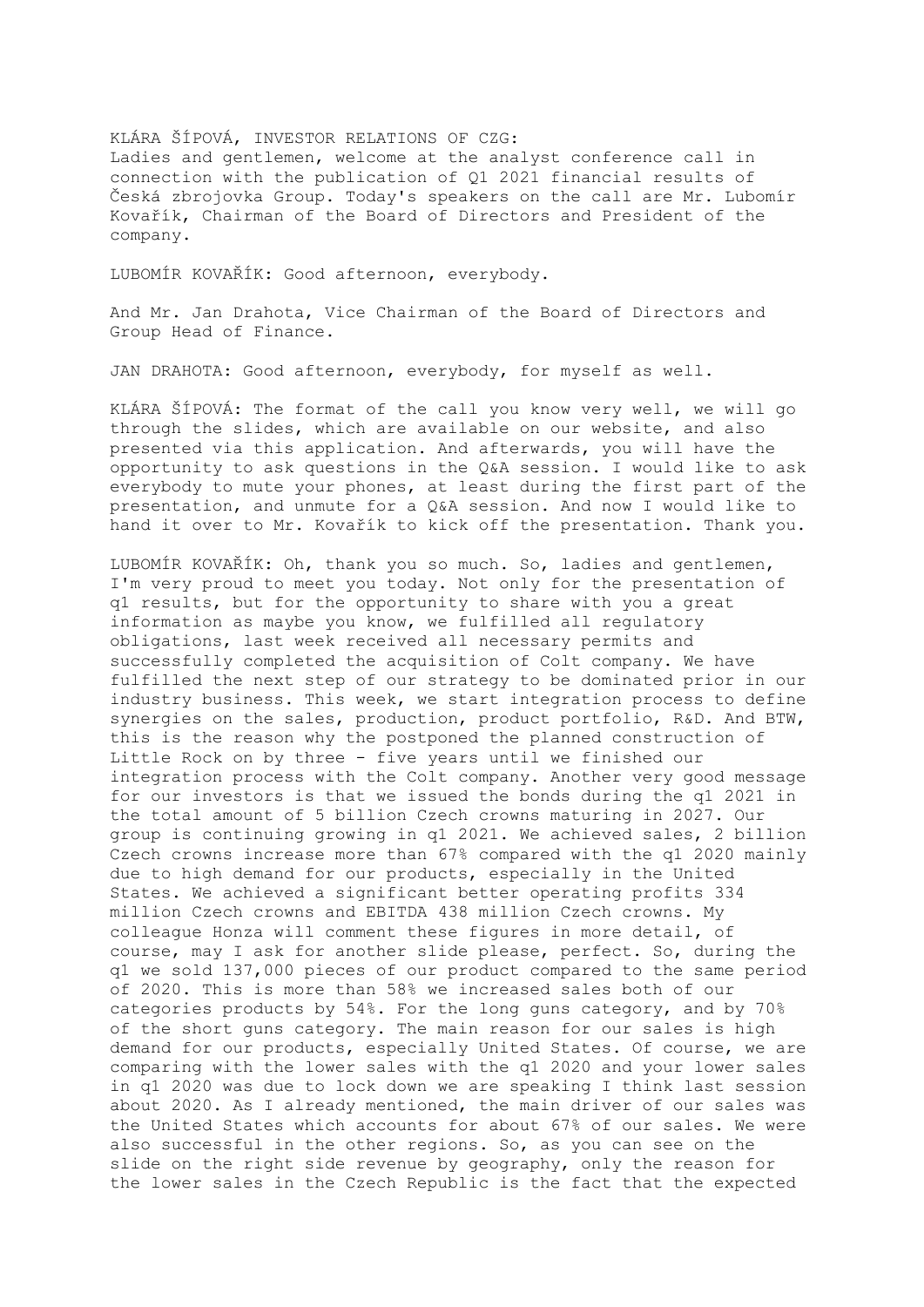delivery to the Army of Czech Republic during the June and September this year. I would like to ask my colleague Honza about the continue of the presentation.

JAN DRAHOTA: Okay. Thank you Luboš. So, as Luboš already mentioned, we have behind us quite strong first quarter 2021 in terms of revenues, we grew by more than 63% so our total sales in q1 were in excess of 2,034,000,000 CZK which is really which is which is for us record number, underlying EBITDA from continuous operations grew by more than 117% from 202 million in q1 2020 to 438 million in 2021 q1 2021. Here once again, I would like to emphasize that this is reason this is a result of a very weak q1 in 2020 because we didn't show you to q1 2020 we didn't have a reporting duty there then know that the second half was very strong last year and we can call up quite a bit so once again the low base is making the figures look astonishingly high astonishingly high and the quarter was strong. But you know, it's not it was not like turn around quarter, it's really low base in q1, which is causing part of the optic huge jumps. As far as the operating profit is concerned as the same story, we grew more than 216%. And it's once again caused by the strong operational performance. And same goes for net profit there, you know, who we met last year in first quarter, the net profit was influenced by not only difficulties in logistics and ability to ship products because we had products but we were not able to ship them. But it was also influenced by the fact that there was a revaluation from the FX derivatives. So, the net profit for the first quarter last year was influenced also by this huge jump because this year, and it's the other way around. So, I think that's also important to say here, as far as the margins are concerned, you see that EBITDA margin is well above 20%, which is where we like it and that's where we want to keep it. And this is what we are striving for to have well above 20% EBITDA margin. On this slide, you have two more informations which I believe are important for you and for potential investors or our investors is that first of all figures of Colt holding company for q1 and even though those are not our figures, in a sense, because we became owners only on the 21st of May, it makes sense to show them for you to have an idea of what is the size of the total business together once we are together. So, Colt revenues in q1 were 1.4 billion CZK and EBITDA 320 million CZK obviously, those are US GAAP figures the IFRS reporting in the US will start on the first half. So, for the first half it will be first time but these are figures which show the business of Colt is also strong. And on this slide, you have two more informations and one is about as updated guidance. And now once we know that, that we are owners and we did complete the transaction of Colt, we are able to give guidance for the total business, the entire business. So, which means 12 a month of CZG and seven months of Colt. In terms of revenues, we believe that the revenues will be in the range of 10.34 to 10 point 64 billion CZK and in terms of EBITA it's one point 99 billion to two point 19 billion CZK I mean basically much bigger figures than then last year and this is understandable because of the Colt acquisition.

What maybe also and also we did enclose the full year let's say combination even though as I will have to stress that we will own several months of the Colt 2021 performance fully year, pro forma of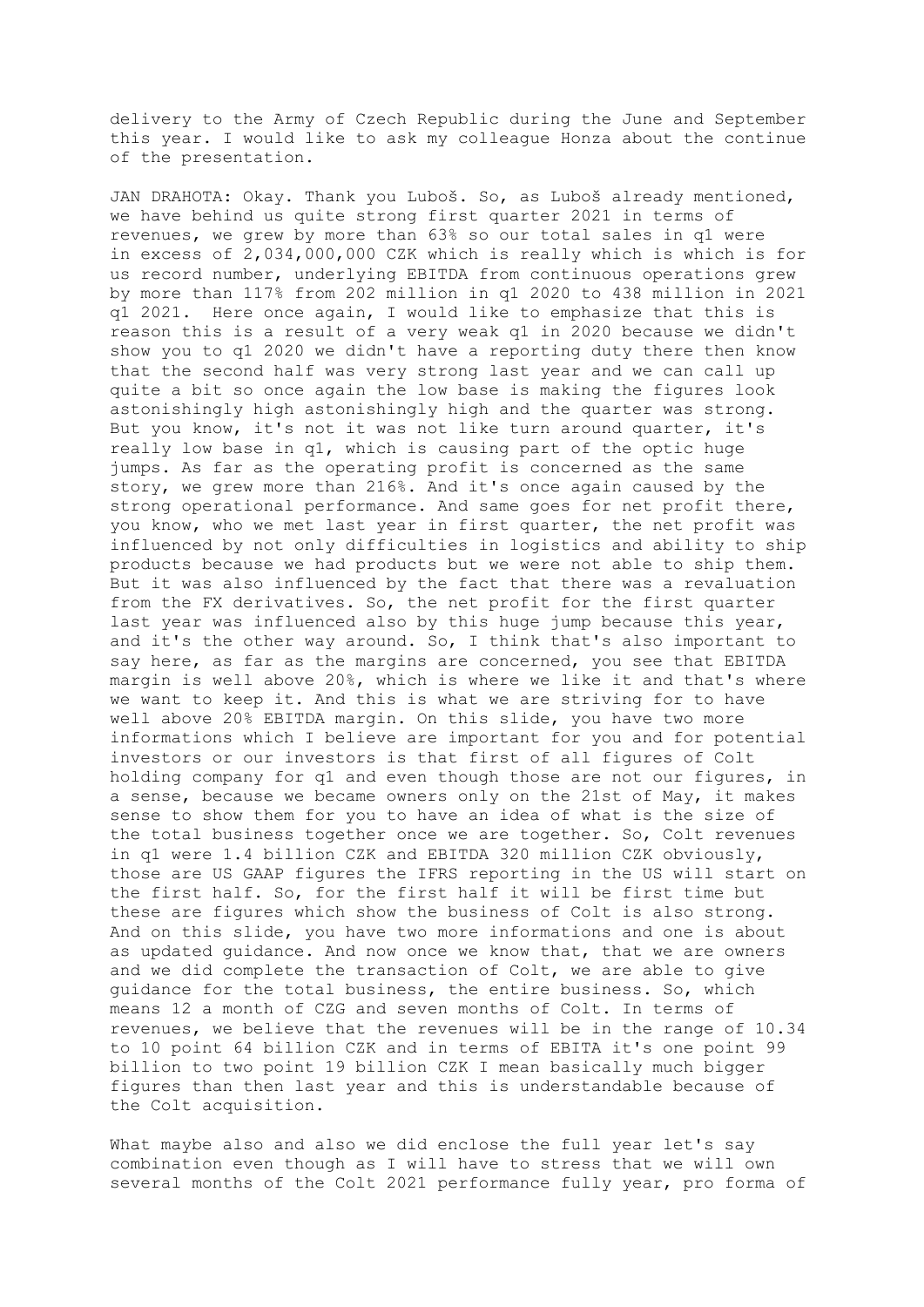the combined group is in terms of revenues 12 point 43 to 12 point 73 billion CZK in terms of revenues and in terms of EBITDA we believe it should be at around two point 43 to two point 63 billion CZK so once again very strong numbers very strong numbers and what we see here when we discuss the guidance we see that the business is very strong we see that there are still many opportunities to enter new markets as well to deliver to current clients and currently the biggest obstacle for us to be able to make more to generate more revenues in terms of CZK or dollars is our ability to produce or ability to source some parts from our suppliers okay. If you go to the next slide. Okay, there are two other measures which we are continuously showing is it's cashflow which is which is basically operating cash flow to somebody can you please switch off your microphones okay sorry. So, but I think CF to EBITDA and capital expenditure so first of all operating cash flow strong and once again, I mean I don't want to you know, you know, on a seasonal basis or quarterly basis, I think that this parameter is really can be skewed by different timing of payment.

For, for working capital items you know like payables or receiving faster some receivables I will not really concentrate on this one but what is what is worth mentioning this year that the business is generating strong cash flow that's for sure. So profitable business and a business which is generating strong cash flow that's this is what is important message I think here second thing as far as the usage of funds or use of cash flow which we are generating in the business and we are still keeping our guidance for capex share on revenues at around five to 7% you see that in the q1 we spent our 116 CZK how we look at it is that we believe that currently with acquisition of Colt we are reviewing we are reviewing those capex needs and this is an important stream for us and we are definitely looking at whether there are potential synergies in these items because obviously, the combined group has bigger purchasing power secondly, in terms of potential capex needs and also in terms of suppliers. So, we are now as Luboš mentioned, although all integrations streams have been working continuously since we, since we acquired since we signed the SPA and they are still doing so and now when they when they can they started to work, because since signing till today, it was only discussions and now those are actually they are implementing and we believe that there are real savings to be made.

And if you go to the next slide, if you go to the next slide here, the financial structure of the group Luboš mentioned that we did manage to issue bonds in q1 2021. We were very pleased by high demand of the investors for the bonds, you know, the demand exceeded the requested volume. So, we finally use the option to issue 5 bn CZK of bonds. So currently, the debt structure is very simple. We have one bonds, one bond maturing next year at the level of CZUB and then we have bonds which are maturing in 2027 in the amount of 5 billion. So very clear structure or financial leverage or debt as far as the relative leverage. So, if you go for a pro forma calculation of leverage, so net debt to EBITA, here we say that at the end of the year, it's around two times, we shall see where we will be with the two businesses as strong as it is now. And as we see now, we will probably be below two times EBITDA. But this is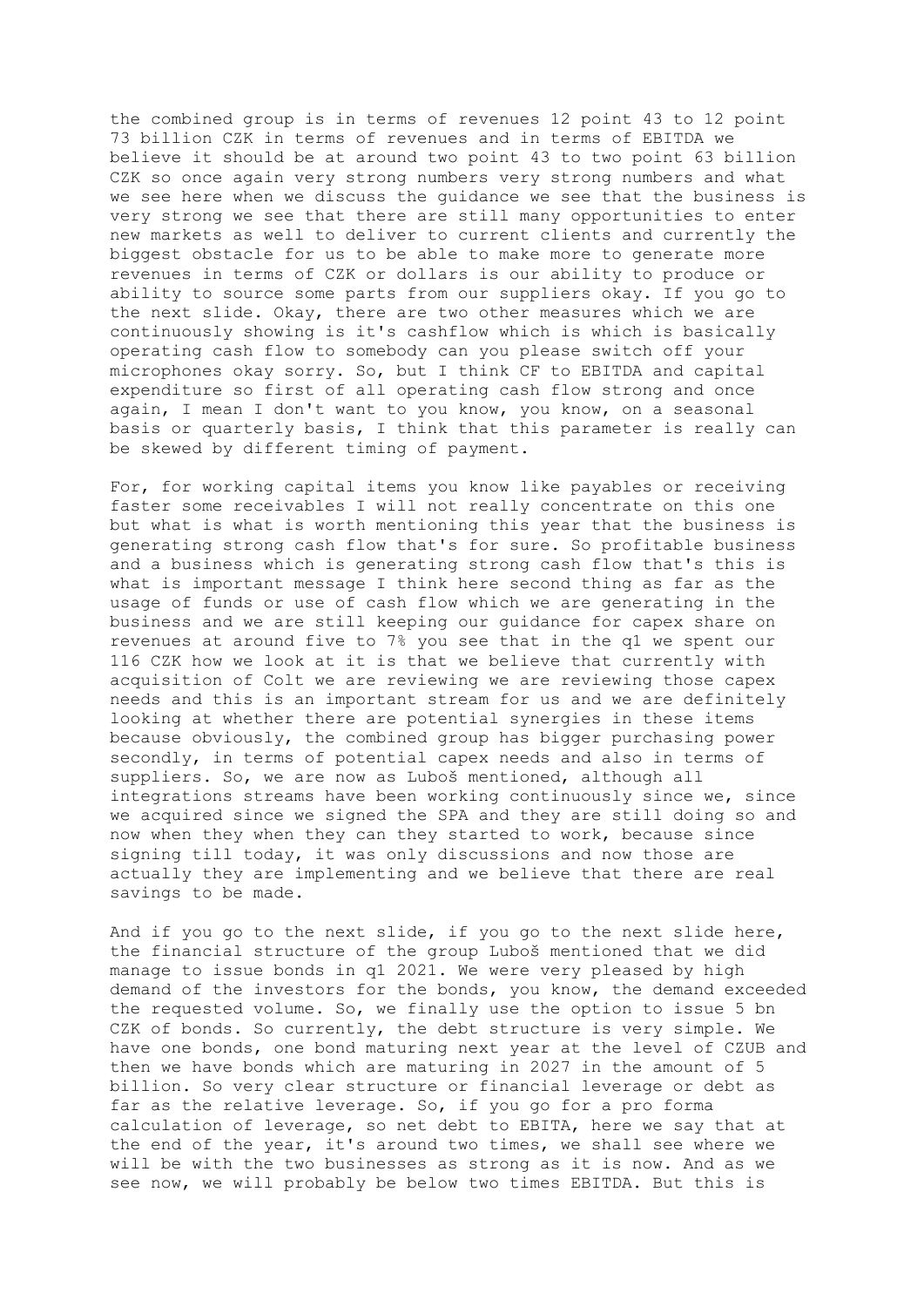what we put here because we believe that this is a good guidance for you to understand where we where we want to be. And it also shows one thing it shows that that we have we have flexibility to think how we will take care of the debt at the level of CZUB because if you see that at the end of this year, the net debt is below the current gross debt level quite substantially.

One slightly put here. We wanted to you know, that obviously about what we are proud that this is the acquisition, our share quite outperformed the market in Czech Republic but also our peers in the US it shows that the market believes that the story of CZ and Colt being together is strong and will create a lot of value for our shareholders.

And that's I think it for me.

KLÁRA ŠÍPOVÁ: Thank you Jan. And thank you, Lubomír for the presentation. So, we can move to the q&a session. Yes, first question comes from Mr. Pavel Ryska Please go ahead.

PAVEL RYSKA, J&T BANKA: Good afternoon, everyone. Thank you for taking my questions. First of all, congratulations for the very solid results for the first quarter. I have two very short questions. The first one touches the new guidance. I would like to know actually, if it was only the acquisition of Colts that contributed to the new guidance, or if it was also that CZG as it stood before May 21. would increase its guidance if you see what I mean. If you're if the business was so good that you would increase your guidance even if you didn't complete the acquisition of Colt. And the second question is obviously yes, I understand that the very fast rate of growth in the first quarter was also due to the too low comparative level of last year but if you just could, could provide us with more color on the next quarters. So, these rates of growth, they should of course go down, should we expect them to be double digit still in the second or third quarter? Or should it go down very fast and be pretty much maybe flat?

In the second half of the year, of course, now not counting Colt but season as it stood.

LUBOMÍR KOVAŘÍK: Thank you.

JAN DRAHOTA: Yeah. Okay. So first of all, and this is really frank, we are, we are learning how to communicate with the capital market. So, for us, so when we give our guidance, we are trying to be as, let's say, conservative and say, frank as we can be. If you ask me about how we feel about your business now, how we feel about our business today, and how we see the business developing, I can tell you that we are we are quite bullish on both sides of the ball on both sides, we are quite bullish on the side of CZ. So, we believe that the guidance which we I mean, at the first in the first quarter, or when we give you the first guidance, and I think that in the first quarter of I don't know when it was, sorry, I don't recall when we give the guidance for the year now that the date of it, but definitely, at the time, we didn't have so much visibility, and now we see the visibility and the business is very strong. So, I think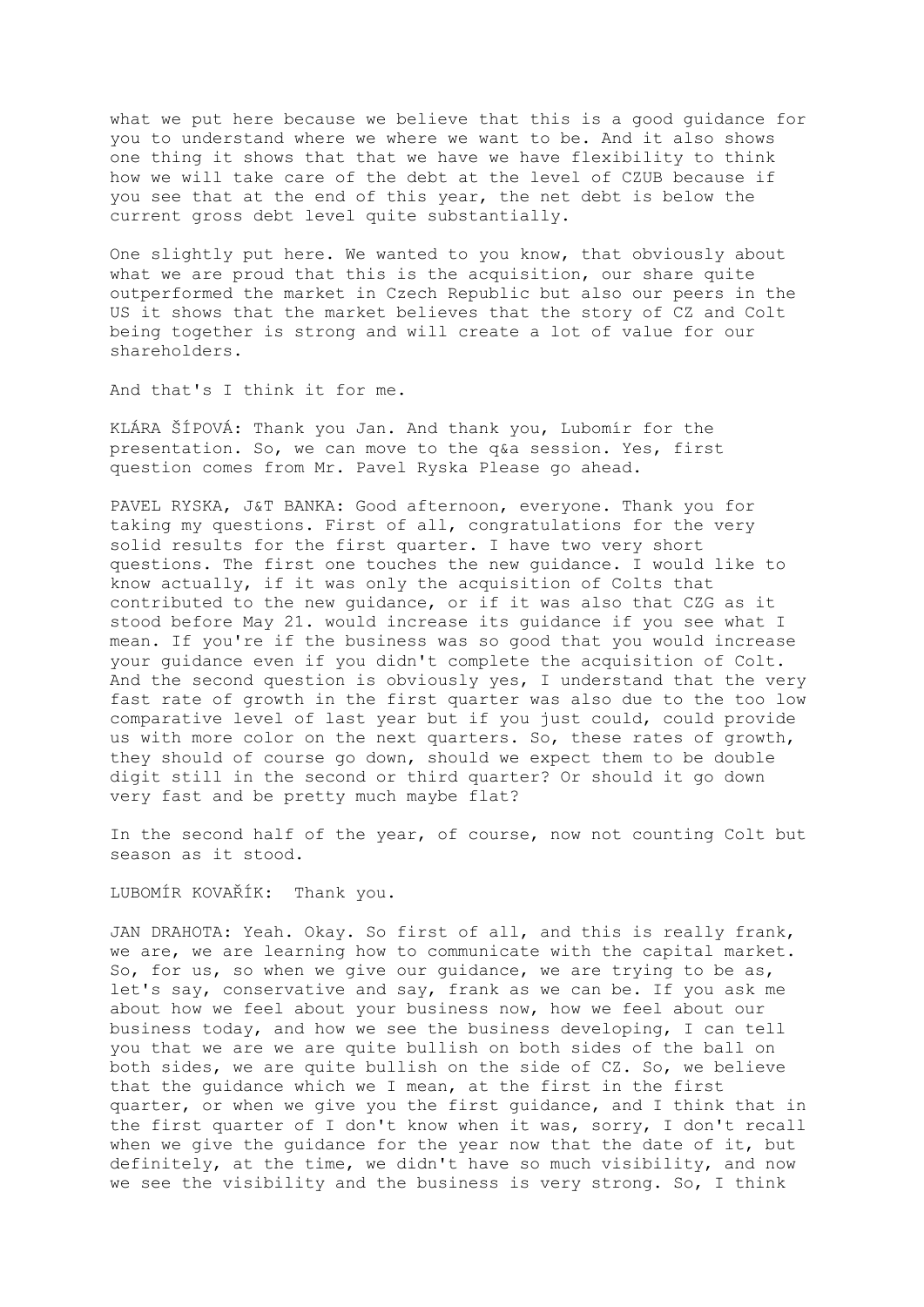that we are very bullish on CZ business. So, knowing that we are executing, you know, we are pushing a bit, you know, you know, to the to the upper level of the guidance. And as far as Colt is concerned, obviously, for us, we are the new owner of the business. So, we are quite cautious about being either too optimistic, or to say, to view to be too precise about it, but what we see is huge opportunities for your brand and for the business as well. So, on both sides, we are optimistic on both sides, we would be very disappointed if the business ended up on our budgets. So, we will be very disappointed because we believe that both businesses, more profitable companies have a huge potential to outperform their relative budgets. And that's basically how we see things. As far as the growth rate for next quarters, you know, on a quarterly basis, it's very, it's always very tricky, because of the basis. So, because of the way base and so it's always tricky to, to try to, to, to give guidance on that one. But for sure what I can tell you that, that our ambitions are and we have been very, very, let's say, we continuously repeated the message that we believe that the growth rate of the business which has been in terms of revenues, and also in terms of profit or profit of indicators like EBITA, the growth rate was in the mid-teens, I will tell you that if 13 14% was, I think it's 3- 4 year average, on the revenues, if the business stays as strong as that is now as we see now, there is no reason to be that the growth should be it should be slower. But once again, it is I mean, we are only in the in the five months of the year. And there is it's a struggle every day to make sure that we execute upon the strategy and we are able to satisfy demands of our clients. And this is our really biggest challenge is really to make sure we produce and we produce in a quality asked and required by our clients.

PAVEL RYSKA: Yeah, thank you. So just to make sure, you know, my first question was because in the morning statement, you said that the new guidance is first because of colt, obviously. And second, because the business was actually doing very well from the start of the year. So, I just wanted to make sure that there were also some organic components to this upgrade of the guidance that it was not only the acquisition of Colt, obviously, but it was also that even if Colt wasn't now within the group, you would still be maybe upgrading your guidance because the business was doing very well. So that was just it.

JAN DRAHOTA: You know, I mean, first quarter is without Colt, and its growth. It's a really big growth. And if you compare it to q4, last year, and this is difficult comparison between quarters because there are seasonalities, it's still it's still it's still a nice growth. So, I think that it's really we are as we see now it's really nice growth and once again, we have still big military and law enforcement contracts to be filled. You know, because as Luboš mentioned Army of Czech Republic and we have other ones which are already signed and being are being produced. So once again, we are confident even on the organic part of the growth so organic part is also strong.

LUBOMÍR KOVAŘÍK: Confirmed.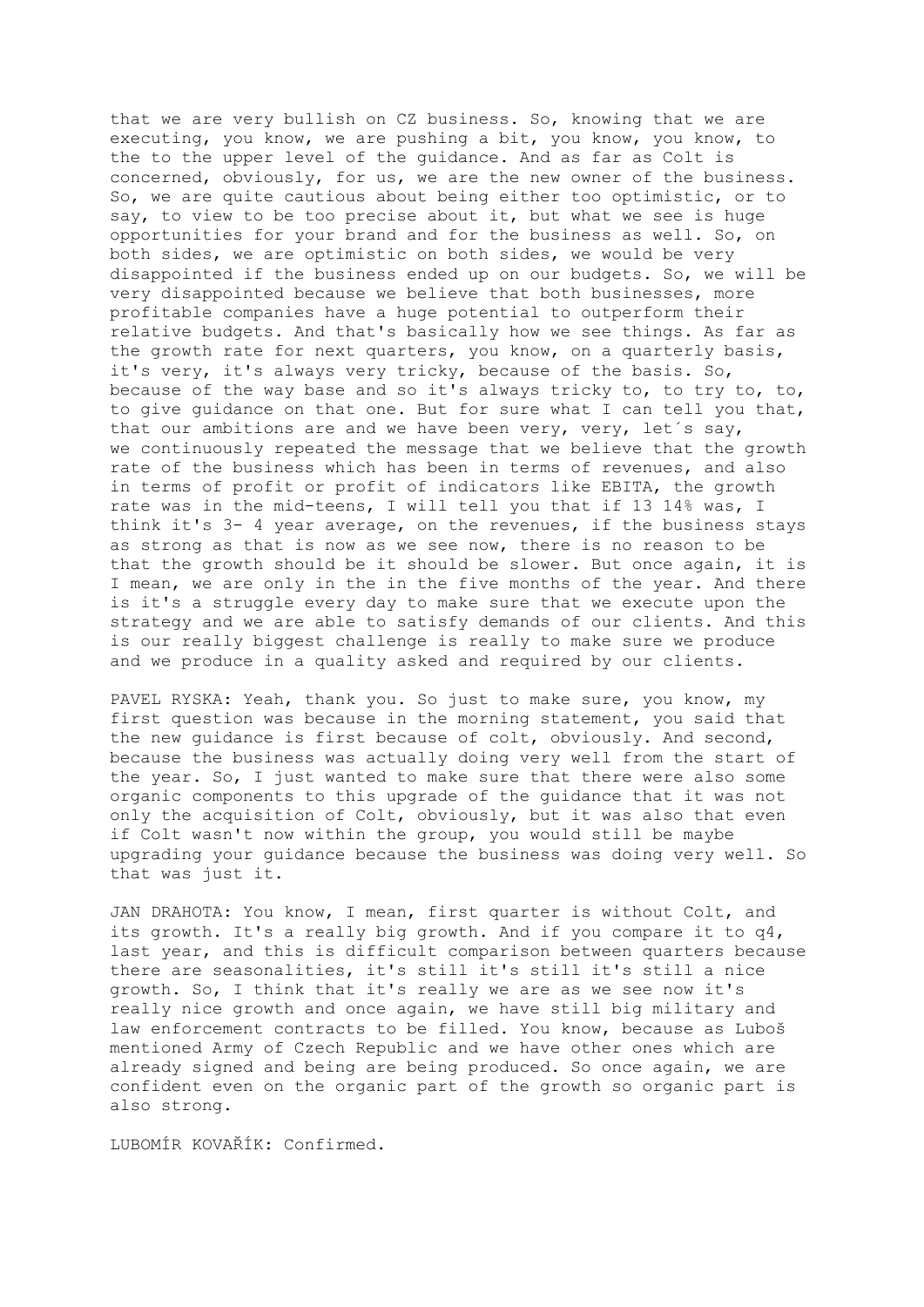PAVEL RYSKA: Okay, thank you maybe the very last question you touched seasonality now, I'm not sure if you stated it during the the previous conference calls, but now also after the acquisition would you expect in terms of seasonality should there be a really pronounced seasonality in your business or should it be let's say very comparable all the quarters?

JAN DRAHOTA: This is a difficult one but the one thing in seasonality is that for example, that is 2 weak at least in the Czech Republic that is 2 weak companywide holiday in July This gives a bit of seasonality to July right because you produce only half of the time for example, Pavel Ryska: December is December JAN DRAHOTA: Yes. So, there is there is this also happens in in December so there are spikes in in production and then you know when you go to the factory you know you're in Peru. So, this is it and as far as the seasonal on the market is concerned, it depends you know commercial market is maybe less seasonal than then then the military and law enforcement market which is more one-off products or one-off contracts bigger contracts so, it's this one I will not be able to give you an answer which you will be satisfied with honestly speaking.

LUBOMÍR KOVAŘÍK: But definitely law enforcement markets and more sensitive portions we are speaking about the deliveries to part deliveries of this year June and September this it could be kind of sensibility.

PAVEL RYSKA: Okay, thanks.

KLÁRA ŠÍPOVÁ: Thank you. Our next question comes from Daniel Gladiš from Vltava funds. Please go ahead.

DANIEL GLADIŠ: Good afternoon, you issued approximately 1 million shares for a part of the payment to Colt which I assume they went to the seller. So, I have two questions now please, one, is there any lock up on these shares? And number two, are you thinking about increasing the free float of the company even further to make it more attractive to institutional investors please?

JAN DRAHOTA: yes and yes.

No, I mean, lock up obviously there is a lock up and our ambition is to I mean as we already said several times our ambition is to create a long term relationship with markets with investors with capital market investors so obviously we want to increase the liquidity of the of the of the share and this will definitely and it will probably mean that the or it will it should accompany the higher free float so for us it's something that we are discussing thinking and making strategy about to make sure that the share is there is there really something which is attractive to any investor you know, would it be Czech or international investor and our story is now very global you know, our operations Czech Republic is very small part of our overall sales and a part of production it's really we are a global company in terms of sales.

DANIEL GLADIŠ: And can you tell us how long is the lockup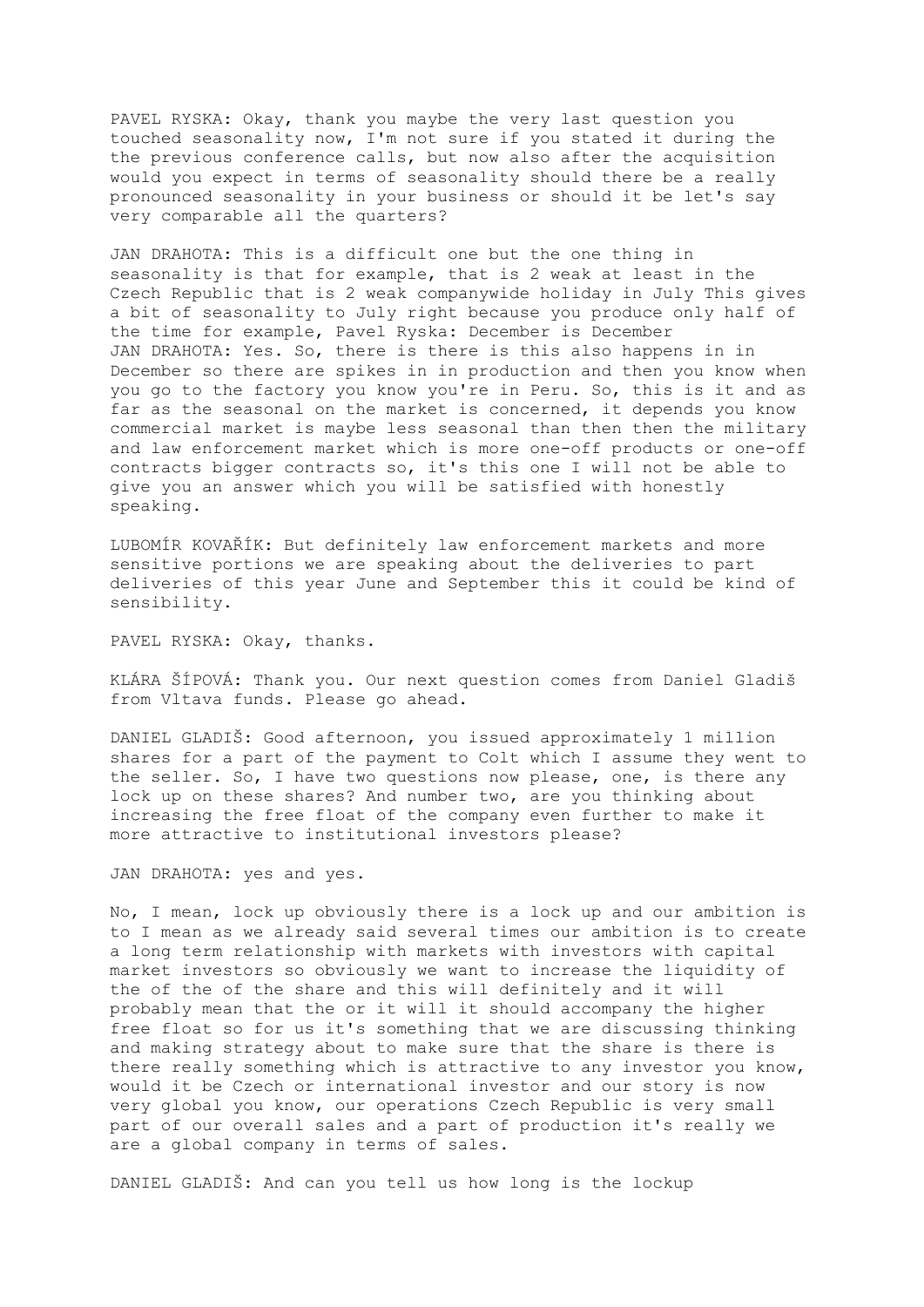for the Colt seller when they can come with the shares to the market if they want to?

JAN DRAHOTA: I think that we did announce it in the I believe that it was part of the documentation. And it's still October this year, October this year. And but I would say that as I mentioned during the during the presentation of the of the transaction, we you know, we are very happy that the sellers of the original investors of Colt like the potential upside of the story of CZ together so I think that there will you know, I cannot speak for them, you know, whether or not they will, on how long they will keep the shares but lock up is to October.

DANIEL GLADIŠ: Okay, thank you.

KLÁRA ŠÍPOVÁ: Thank you. Next question comes from Jan Raška. FIO banka.

JAN RAŠKA: Good afternoon, Jan Raška, Fio banka. I have some questions about contract with Czech army. You mentioned that the start of deliveries in the second half of the year. So, can we expect if I understand it correctly that we can expect the start from the start the start of deliveries from the third quarter? And what contribution to revenues do you expect from the contract this year? And the second question, on the last call you mentioned that the main part of this army contract should be realized between the period 2021-2023 Is it still right this period?

LUBOMÍR KOVAŘÍK: Okay. I will start with the second question. Yes, this is still right, the expected most of the deliveries will be during the 2021-2023 and the second one and we expected that the turnover or sales from this year will be approximately 500 million Czech crowns.

JAN RAŠKA: Okay, thank you.

KLÁRA ŠÍPOVÁ Fantastic. Do we have any other questions, please? Mr. Petr Bartek, Česká spořitelna. Peter, please go ahead.

PETR BÁRTEK: Good afternoon. Also, congratulations to the great result. I would have two questions. So first is regarding the production volumes which are arriving at very, very nice rate, So, the obvious question is whether you already have supplies from Hungarian partner, on maybe a bit broadly, what portion of volumes comes from our partner, partners, or contractors? And the second, if you could elaborate a little bit on the US civilian market, what is the latest development, what You see there, also in terms of competition, and in terms of the legislation if you see any developments which would be interesting, potentially for your company, also speaking about Colt not only CZG. Thank you.

LUBOMÍR KOVAŘÍK: I would like to start with the second question.

JAN DRAHOTA: Okay. So as far as our subcontractors, we don't give split of how much we buy from subcontractors and how much we produce. But I can assure you that we are still a majority of the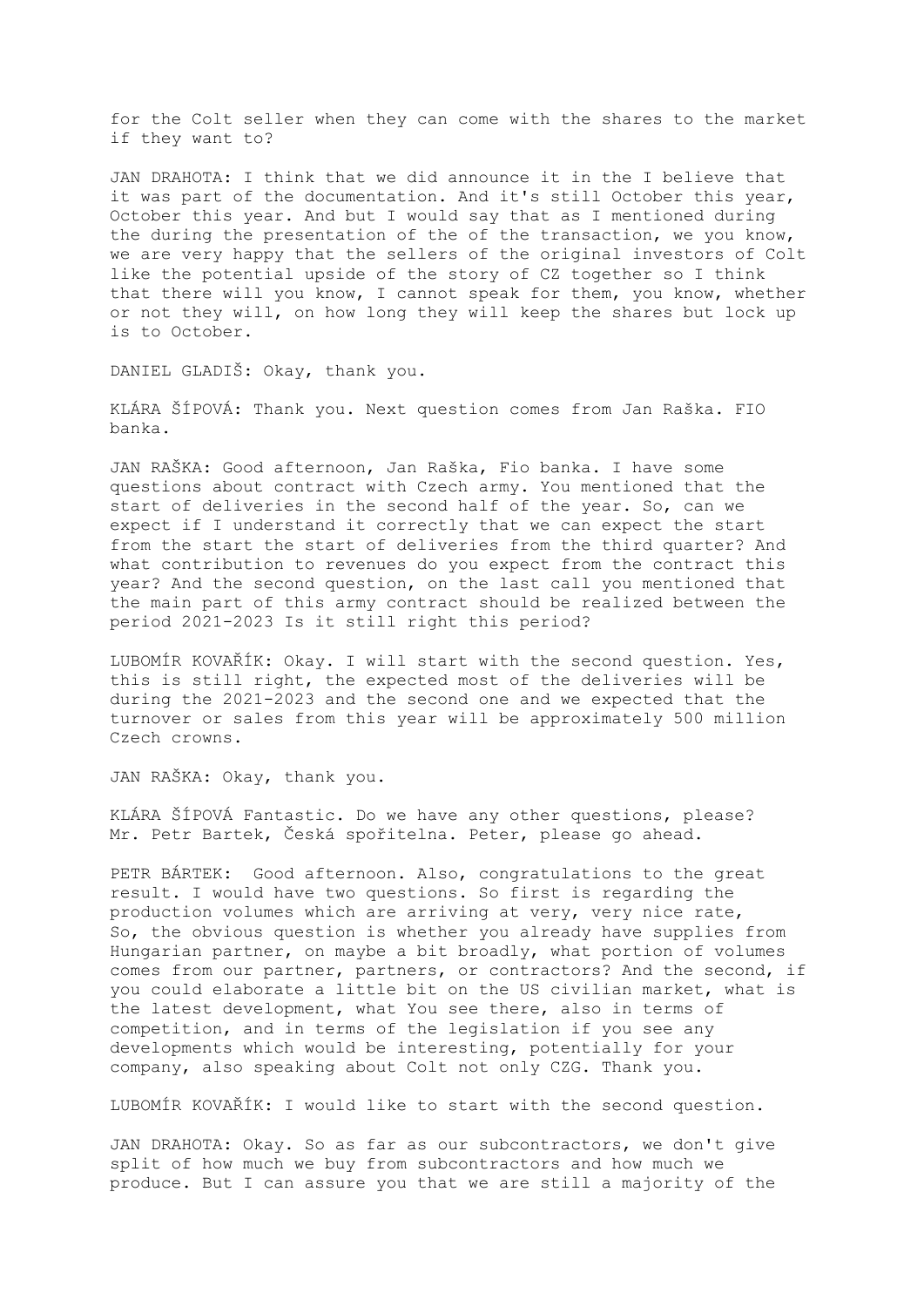products which we sell is measured vast majority of the products which you sell is from our internal from our production, obviously we are continuously cooperating with our, our, our suppliers, and worldwide, not only in Czech Republic, Hungary, and also US, and but we don´t disclose individual plate or for new suppliers. And as far as the US commercial market is concerned, you know, the market is probably a bit not growing as fast as it was last year or she was, you know, 60 70% this year, it's slower, but we still see let's say huge unfulfilled demand gap for our products or substantial demand gap for our products, we will always say supply gap from our side or demand excess from the side of our customers for our product. So, in the US the remaining demand for our products, accumulated demand for our growth and our ability to meet it, we are in deficit there in in terms of our ability to supply the market because the backlog there is huge. And same goes for Colt actually, they also have quite substantial backlog even for commercial market

LUBOMÍR KOVAŘÍK: Only is no information as to what Honza said this demand for a product is not only from USA, this is from the global.

JAN DRAHOTA: Yeah, yeah. Yeah. So huge as I said, backlog is quite substantial. Obviously, the quality of the back log differs, you know, US market is softer quality than any other market because it's a much more opportunistic market, but still the it's huge for our products in simple products. And as far as the as the legislation is concerned, you know, I mean, we are not in a position to comment on legislation, the political debate is there and we and we respect and we believe that the Second Amendment is something that is what is critical to the US and to the rights of the US citizens and it is how we look at it

PETR BÁRTEK: Thank you maybe follow up questions in terms of the production actually key question was whether in Hungary the capacities are already up and running whether there is a good cooperation and follow up to the legislation or maybe if you could elaborate a little bit on the potential impact on your sales from online or if it was abolished and that is a ban on online sales.

JAN DRAHOTA: First of all, we don't sell firearms online in the US. So, for us, it only parts or stuff like that. So, it's really not something which is which concerns products, we don't sell online firearms. I don't I don't know whether it's even possible but definitely we are not in this market for sure. And once again, and once again, our partners in Hungary we have very strong very good relationship.

And we continue to improve their let's say, let's increase and improve their ability to meet our needs. But there is still quite a nice room to grow and to grow the that's a potential relationship from supplier from Czech Republic to be maybe even more supply from Hungary. And this is continuous process, but we don´t disclose figures for those for those currencies or relationships.

KLÁRA ŠÍPOVÁ: Thank you, Peter. Do we have any other questions? Yes, Jan Raška, Fio banka. Please go ahead.